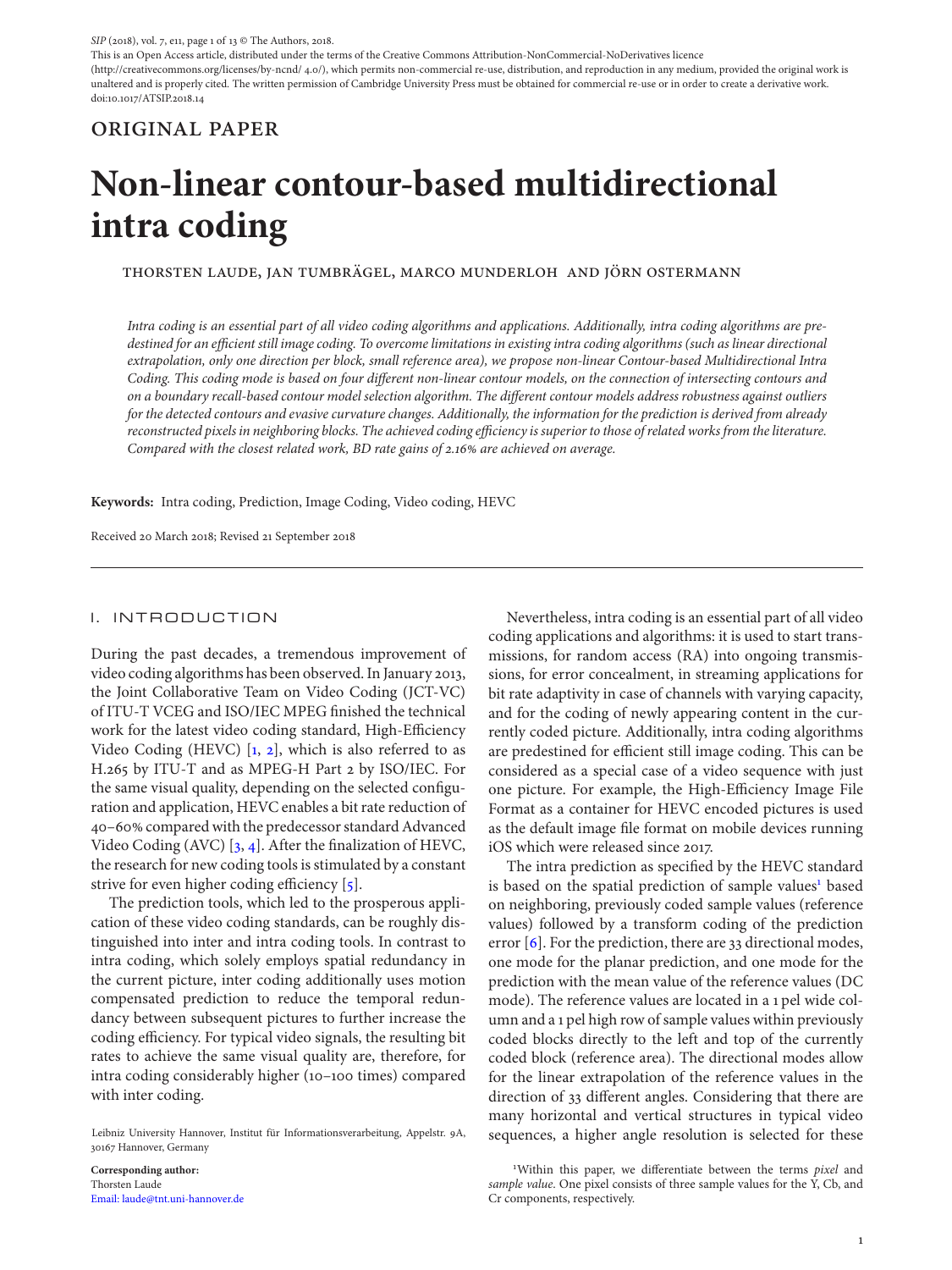directions [\[7\]](#page-11-2). The directional modes aim at the prediction of blocks with the linear structure or linear contours [\[6\]](#page-11-1). Not all blocks to be coded comprise a linear structure. For blocks without a linear structure, the prediction with the DC mode and with the planar mode (weighted combination of four sample values) were developed [\[6\]](#page-11-1).

An analysis of the intra coding in the HEVC standard reveals multiple limitations:

- (i) The reference area is relatively small with a width or height of 1 pel, respectively. Further information could be gained by processing additional neighboring, previously coded sample values.
- (ii) The directional modes only enable the prediction of linear structures.
- (iii) In the case of directional prediction, only one direction per block can be selected by encoders.

In consequence, blocks with non-linear contours or with multiple contours in different directions are difficult to predict. This conclusion is in line with the finding of Lottermann and Steinbach in their work on signal-dependent bit rate modeling [\[8\]](#page-11-3). Their finding (high bit rates for blocks with many edges) matches our premise that blocks with many edges are difficult to predict.

To overcome these limitations, we propose Contourbased Multidirectional Intra Coding (CoMIC). The underlying principle of the CoMIC prediction is the detection and modeling of contours in already reconstructed blocks followed by the extrapolation of the contours into the currently coded block. Namely, the main *contributions* of this paper are:

- (i) four non-linear contour models,
- (ii) an algorithm for the connection of intersecting contours,
- (iii) an along-edge sample value continuation algorithm,
- (iv) and a mode decision algorithm for the selection of the best contour model based on the Boundary Recall.

The remainder of this paper is organized as follows: In Section [II,](#page-1-0) we discuss related work from the literature and elaborate on the distinguishing features of our work. In Section [III,](#page-2-0) we start by introducing the CoMIC framework, present our novel non-linear contour modeling and extrapolation algorithms, our sample value prediction algorithm, our mode decision algorithm, and our codec integration. Subsequently, in Section [IV,](#page-8-0) we evaluate our algorithms and demonstrate their efficiency by comparing them with the closest works from the literature.

#### <span id="page-1-0"></span>II. RELATED WORK

The findings of numerous works in the academic literature indicate that valuable information for the prediction of the currently coded block can be extracted from contours in neighboring blocks.

Yuan and Sun demonstrate that a contour map of the currently coded picture is suitable for a fast encoder decision for the selection of a good intra mode [\[9\]](#page-11-4). In contrast to applying edge information for the sake of an accelerated encoding process, we utilize extracted edge information to increase the coding efficiency with a new coding mode.

Asheri *et al.* [\[10\]](#page-11-5) as well as Au and Chan [\[11\]](#page-11-6) use contour information for error concealment algorithms. For this purpose, contour information from the current picture (Asheri *et al.*,) or from the current and the previous picture (Au and Chan) is utilized to conceal transmission errors. Differently, from our approach, their algorithms do not influence the actual coding process but are used as post-processing in case of errors. Furthermore, we assume a causal encoding system in which the reference sample values can only be in previously coded blocks.

Liu *et al.*, increase the coding efficiency of JPEG (in  $[12]$ ) and of JPEG 2000 as well as AVC (in  $[13, 14]$  $[13, 14]$  $[13, 14]$ ) with contour-based inpainting and texture synthesis algorithms. Their algorithms include the signaling of contour shapes similar to JBIG, the linear extrapolation of contours from already coded parts of the picture, the signaling of patches for texture synthesis, the signaling of representative sample values for the inpainting, and the solving of partial differential equations for the inpainting. In contrast to the HEVC intra coding algorithm, this enables the prediction of multiple contours with different directions per block. Liu *et al.*, achieve an increased coding efficiency. However, only linear contours are extrapolated. Moreover, for the sample value prediction it is required to either signal a considerable amount of side information (patches for texture synthesis) or to solve computationally complex systems of partial differential equations for the inpainting (the decoding of a picture with  $512 \times 512$  pel spatial resolution takes "multiple minutes"  $[14]$ ). Considering that the coding efficiency of their algorithm is only demonstrated for solely intra-coded pictures (*all-intra*) [\[13,](#page-11-8) [14\]](#page-11-9), it cannot be assumed that the visually pleasing results of the texture synthesis are a good prediction for subsequently coded pictures.

To compensate for the described limitations of the algorithm of Liu *et al.*, we proposed CoMIC in our conference paper [\[15\]](#page-11-10) to increase the coding efficiency of JPEG and HEVC. In general, JPEG coding is extended by a spatial prediction and the DCT is computed on the prediction error instead of the signal to be coded. By combining a prediction with the coding of the prediction error, the problem of Liu *et al.*, that the synthesized picture is unsuitable as a prediction reference is circumvented. Like the approach of Liu *et al.*, this first version of CoMIC (v1) is based on the separate processing of contours and sample value prediction. The contours are detected in the reference area (which is three times the size of the currently coded block) and extrapolated linearly into the currently coded block without the signaling of any side information. The sample value prediction is based on the continuation of neighboring sample values along the extrapolated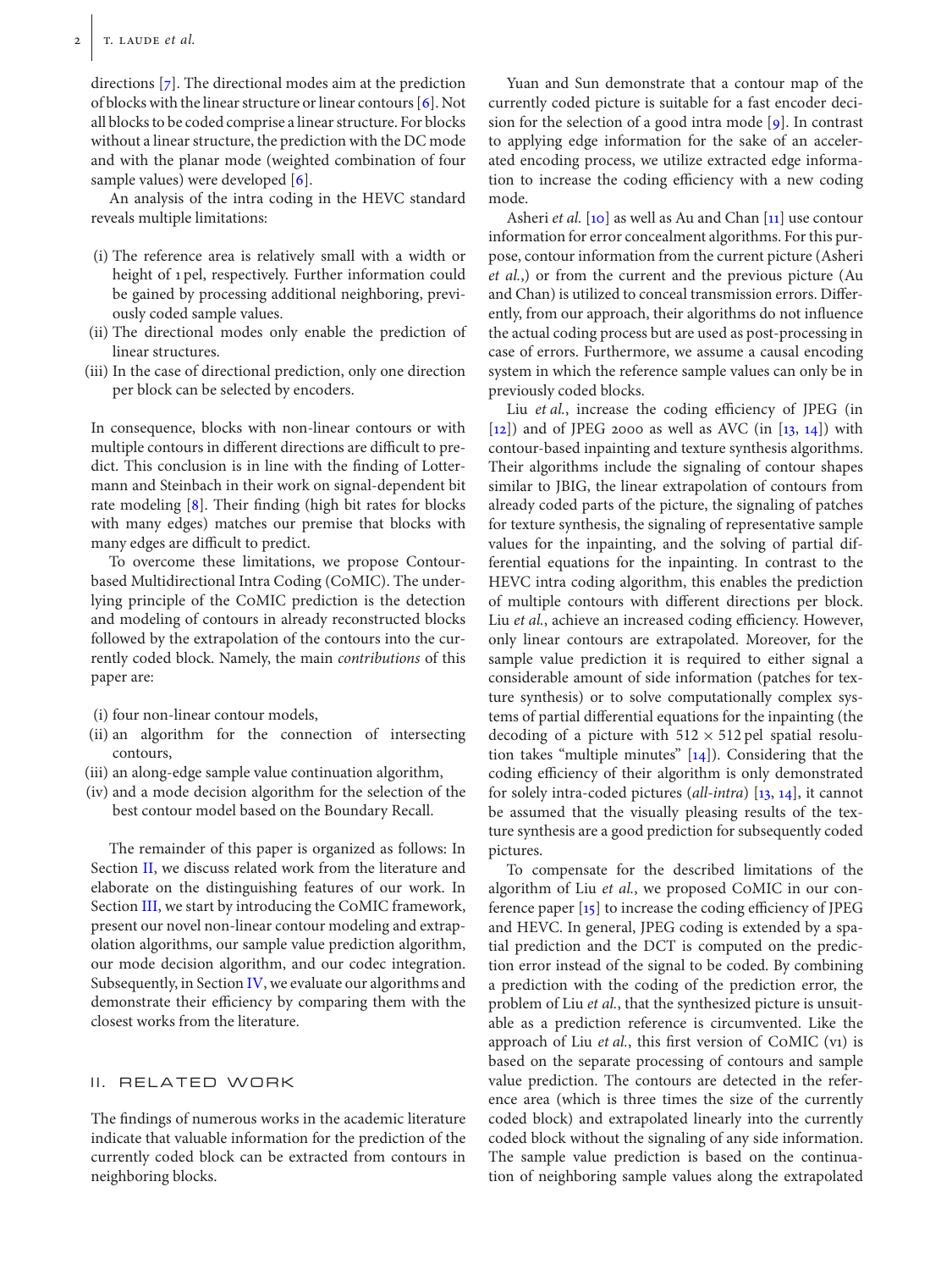contours. In contrast to the sample value prediction as specified by the HEVC standard, the individual contours are treated separately in our approach. This way, the sample values can be continued in multiple directions per block.

CoMIC v1 is suitable for the prediction of linear contours and structures. However, in real images and video sequences, there are plenty of non-linear contours which cannot be predicted by CoMIC v1. As a consequence of this limitation, CoMIC v1 allows a reliable prediction only in those areas of the currently coded block which are in proximity to the reference area. The contour extrapolation with this algorithm into parts of the block which are further away from the reference area results in a too large uncertainty with respect to the contour shape. In turn, this results in a high prediction error and a high bit rate to compensate for this prediction error. Hence, a distancedependent diminishing of the continued reference sample value to the mean value of all reference samples is applied [\[15\]](#page-11-10).

In our experimental section, our novel non-linear CoMIC algorithm (CoMIC v2) will be compared with the algorithm of Liu *et al.*, and to the first version of CoMIC from our conference paper.

The main difference between our contribution and related inpainting approaches is that we assume a causal encoding system where only already coded blocks (i.e. above of and to the left of the current block) are available for the contour extrapolation. In contrast to that, inpainting approaches use the signal on all sides of the missing block. For example, Liu *et al.*, signal the sample values on the contours in the currently coded block as side information and construct Dirichlet boundary conditions this way in their respective method. This knowledge is highly beneficial for the prediction. Taking into account that this information is not available for the decoder without signaling, our method solves a harder problem and also requires less signaling overhead. A proof-of-concept for PDE-based video compression is demonstrated by Andris *et al.* [\[16\]](#page-11-11).

In the work [\[17\]](#page-11-12), Rares *et al.*, proposed a method for image restoration (i.e. artifact removal). There are multiple commonalities between the related work and our paper: The starting point in both works is similar. Some content is missing, in our case because a block is to be predicted, in the case of Rares *et al.*, because the content is occluded by an artifact. Then, the aim in both works is to "invent" the missing content. In our case by prediction, in the case of Rares *et al.*, by restoration. Additionally, both works are based on contours. Their work is based on modeling the connection of "strongly related" contours on opposing sides of the artifact. The knowledge of where contours end at the other side of the unknown area is highly beneficial for reconstructing the contour in the unknown area. Unfortunately, this knowledge is not available in a causal coding system where blocks are encoded one after another. In consequence, the model proposed by Rares *et al.*, is not

transferable to the prediction problem in a causal coding system.

## <span id="page-2-0"></span>III. CONTOUR-BASED MULTIDIRECTIONAL INTRA CODING

In this section, we discuss the novel contributions of this paper. For the sake of a cohesive presentation, we start by reviewing the CoMIC framework briefly. Subsequently, we elaborate on our novel non-linear contour modeling and extrapolation algorithms, our sample value prediction algorithm, our mode decision algorithm, and describe the integration of the above mentioned algorithms in the CoMIC codec.

With CoMIC, we designed an intra coding mode for the prediction in multiple directions with minor signaling overhead by combining contour detection, contour parameterization, and contour extrapolation algorithms with conventional video coding algorithms like sample value continuation. As a basic working principle, contour information is extracted from reconstructed samples and employed to extrapolate these contours into the currently coded block. In this pipeline, we limit our area of operation to the currently coded block and the adjacent blocks as illustrated in Fig. [1.](#page-2-1) The blocks in the reference are of the same size as the currently coded block.

#### **A) CoMIC framework**

Both versions of the CoMIC codec (v1 published as [\[15\]](#page-11-10), v2 proposed in this paper) share the same basic working principle which will be discussed with reference to Fig. [2.](#page-3-0)

The encoding of a block starts by detecting contours in the reference area (see Fig [2](#page-3-0)[a\)](#page-3-1). Our contour detection is based on the well-known Canny edge detection algorithm [ $18$ ]. A minor additional coding gain ( $0.3%$ ) can be achieved by using more advanced edge detection algorithms like [\[19\]](#page-11-14), but this also increases the computational complexity by a factor of 90 for the entire encoder. Thus, we chose to



<span id="page-2-1"></span>**Fig. 1.** Area of operation. For the prediction of the current block (predicted block, PB), the following four blocks highlighted by green boundaries are used as reference: left block (LB), left-upper block (LUB), upper block (UB), and right-upper block (RUB). In this example the block size is  $16 \times 16$ .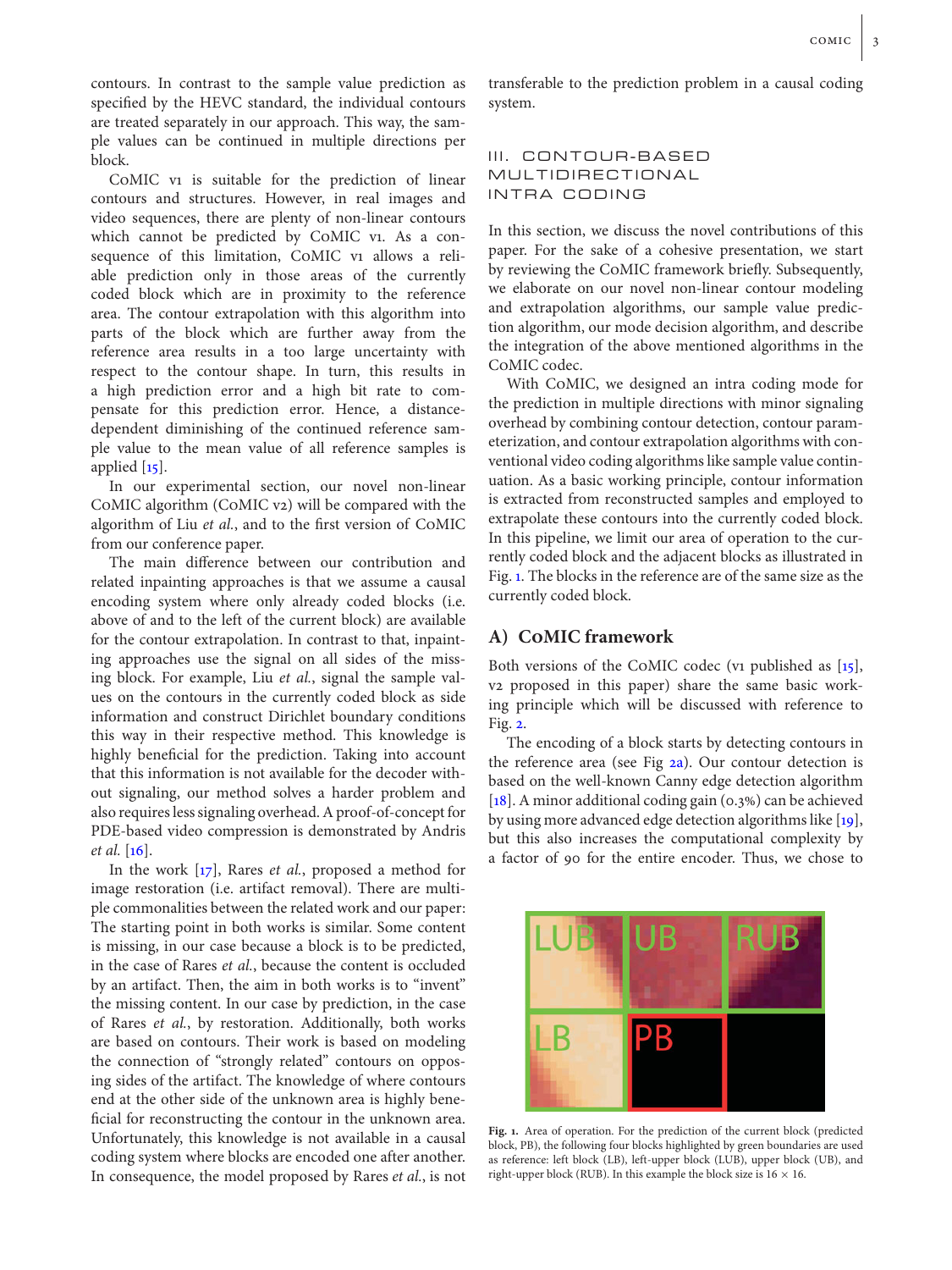

<span id="page-3-0"></span>Fig. 2. CoMIC v1 pipeline: the contours are detected using the Canny algorithm, labeled, modeled with linear functions, and extrapolated into the currently coded block. The major limitation of CoMIC v1 is the linear contour model. In consequence, the contours can only be extrapolated partly into the currently coded block because the accuracy of the extrapolated contours drops considerably with increasing distance from the reconstructed area. (a) Detected contours, (b) Labeled contours, (c) Modeled contours, (d) Extrapolated contours.

content ourselves with the original Canny edge detector for this paper.

Once the edges have been detected with the Canny algorithm, a binary image is available that describes all edge pixels in the reconstructed area. Our goal is the extrapolation of distinctive contours. Therefore, we label individual contours in the binary edge picture with the algorithm of Suzuki and Abe [\[20\]](#page-11-15) (see Fig [2](#page-3-0)[b\)](#page-3-1).

The part of the framework as it is described so far is maintained for this paper. In the following, we briefly present the remainder of the framework as it was used for our conference paper. It is noteworthy that the following parts of the framework will not be used by the contributions of this paper but are described for the sake of cohesiveness.

In  $[15]$ , each contour is modeled by a straight line (see Fig [2c](#page-3-0)), i.e. by a polynomial parameterization with two parameters. For contours which hit the left border of the currently coded block, the horizontal coordinate *x* is used as the independent variable while the vertical coordinate *y* is used as the independent variable for contours that hit the upper border of the currently coded block. This differentiation facilitates the parameterization of horizontal and vertical structures. Thus, the polynomial  $p(a)$ , with *a* being the independent variable (i.e. either *x* or *y*) and with coefficients  $\beta_i \in \mathbb{R}$  is parameterized as noted in equation [\(1\)](#page-3-2):

<span id="page-3-2"></span>
$$
p(a) = \beta_0 + \beta_1 a. \tag{1}
$$

The coefficients  $\beta_i$  are determined by minimizing the mean squared error between the detected contour and the linear contour model using a least squares regression.

With the parameterization of the contour available, the contour can be extrapolated in the currently coded block. As disclosed in Section [II,](#page-1-0) our linear contour model only allows an accurate extrapolation in parts of the currently coded block (see Fig [2d](#page-3-0)). The reference sample values are continued parallel to the linearly extrapolated contours to predict the sample values of the current block. In the course of the continuation, the sample values are diminished towards the mean value of the reference sample values due to the discussed limitation of the linear contour model. As a fallback solution for blocks without extrapolatable contours, a DC <span id="page-3-1"></span>mode similar to the DC mode as specified by the HEVC standard is available.

#### <span id="page-3-6"></span>**B) Non-linear contour modeling**

As it was revealed in the previous sections, the major limitation of CoMIC v1 is the lack of capability to model nonlinear contours. To overcome this limitation, we propose four different non-linear contour models in this paper. A Boundary Recall-based contour model selection algorithm is applied to select the best model for each block.

Naturally, the straightforward extension of our linear contour model towards a non-linear model is a polynomial model with three or more parameters. Thus, as first non-linear contour model, we propose a quadratic function. Extending equation [\(1\)](#page-3-2), the model is formulated as in equation  $(2)$ :

<span id="page-3-3"></span>
$$
p(a) = \beta_0 + \beta_1 a + \beta_2 a^2,
$$
 (2)

This model will be referred to as *Contour Model 1*. Similarly to the linear model, the independent variable is chosen depending on whether the contour enters the predicted block horizontally (*x* is the independent variable) or vertically (*y* is the independent variable). In the following, we describe the polynomial calculation only for *x* as an independent variable. For *n* given edge pixels  $(x_i, y_i)$  with  $i =$ 1, ..., *n* we write equation  $(3)$ :

<span id="page-3-4"></span>
$$
\boldsymbol{x} = \begin{bmatrix} x_1 \\ \vdots \\ x_n \end{bmatrix} \in \mathbb{R}^{n \times 1}, \quad \boldsymbol{y} = \begin{bmatrix} y_1 \\ \vdots \\ y_n \end{bmatrix} \in \mathbb{R}^{n \times 1}. \tag{3}
$$

The approximation of the contour is written as in equation  $(4)$  with  $\epsilon$  as approximation error:

<span id="page-3-5"></span>
$$
y = \begin{bmatrix} 1 \\ \vdots \\ 1 \end{bmatrix} x \quad x^2 \quad \beta + \epsilon \quad \text{with } \beta = \begin{pmatrix} \beta_0 \\ \beta_1 \\ \beta_2 \end{pmatrix}, \epsilon \in \mathbb{R}^{n \times 1}
$$

$$
= X\beta + \epsilon.
$$
 (4)

This linear regression problem (with β*<sup>i</sup>* as regression parameters) can be solved with a least squares approach, i.e.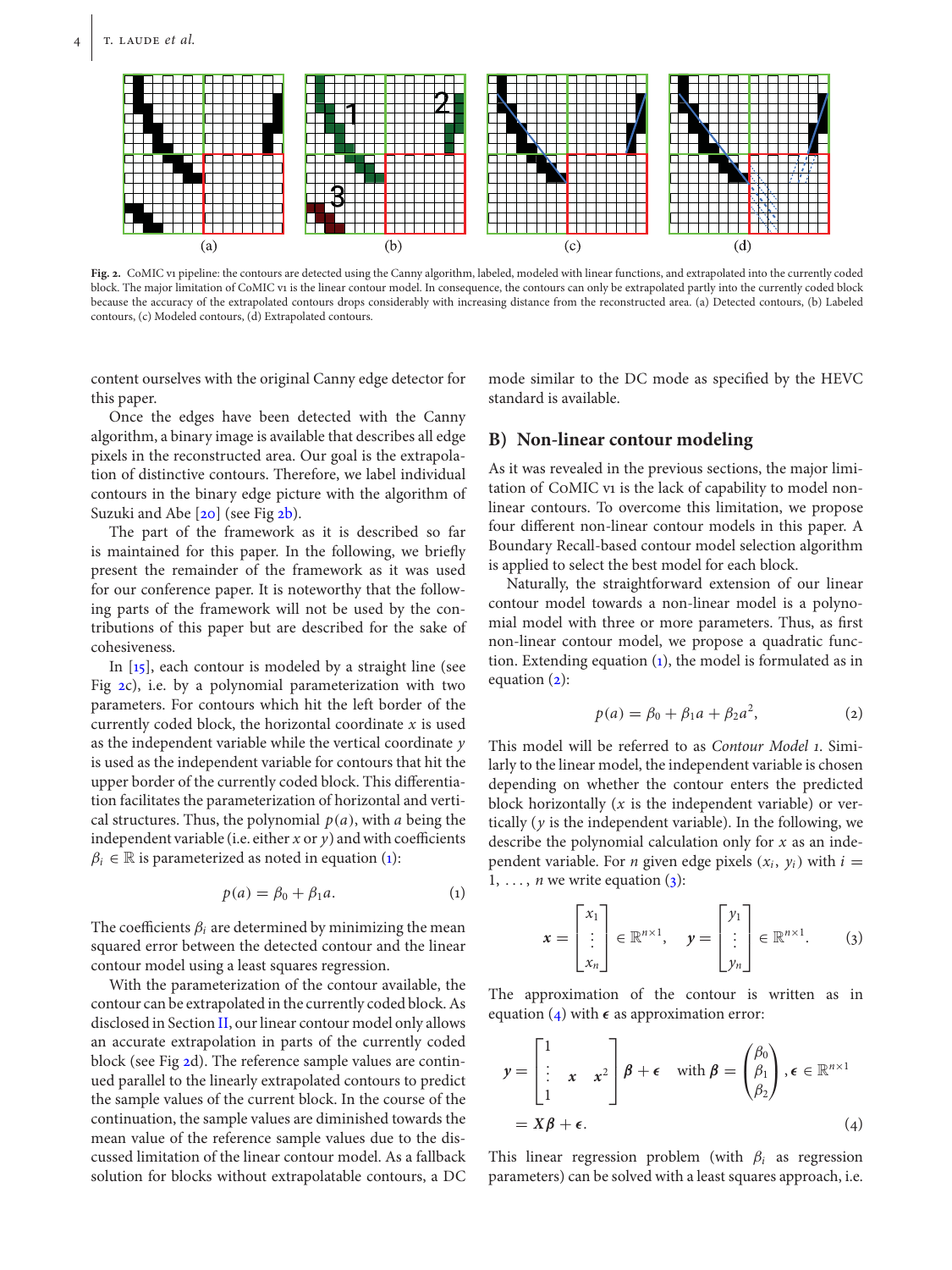by minimizing  $f(\boldsymbol{\beta})$  in equation [\(5\)](#page-4-0):

<span id="page-4-0"></span>
$$
f(\boldsymbol{\beta}) = (\boldsymbol{y} - \boldsymbol{X}\boldsymbol{\beta})^T (\boldsymbol{y} - \boldsymbol{X}\boldsymbol{\beta}).
$$
 (5)

The estimated regression parameters, denoted as  $\beta$ , are calculated as in equation [\(6\)](#page-4-1):

<span id="page-4-1"></span>
$$
\hat{\beta} = (X^T X)^{-1} X^T y. \tag{6}
$$

This model enables a favorable approximation for some contours. However, we observed that this model is not robust enough for all contours by reason of the small number of contour pixels (on which the regression is performed) and that to some extend imprecise contour location and volatile contour slope. Considering these reasons, we project the contour information into a different space prior to the modeling for the remaining three contour models. To be precise, we model the curvature of the contour by modeling the slope of the contour location linearly. This model is more robust than the quadratic model since it has fewer parameters. Additionally, the slope is smoothed to reduce the volatility of the curvature.

Let *mi* denote the slope of the contour at location *i*. Furthermore, let

$$
\boldsymbol{m} = \begin{bmatrix} m_1 \\ \vdots \\ m_n \end{bmatrix} \in \mathbb{R}^{n \times 1},
$$

with

$$
m_i=\frac{y_{i+1}-y_i}{x_{i+1}-x_i}.
$$

Note that the denominator could be zero if no precautions were taken. This is due to the fact that the contour location is only determined with full-pel precision. The difference of the independent variable for two neighboring contour pixels is calculated in the denominator. Therefore, the problem arises in cases when two neighboring contour pixels share the same value for the independent variable (e.g. for narrow bends). To circumvent the problem, a single value of the dependent variable is interpolated from the two values of the neighboring pixels. Thereby, only one slope value (instead of two) needs to be calculated for this value of the independent variable. No difference of the independent variable needs to be computed if two pixels share the same value for this variable as these two pixels are combined to one data point. Then, the second non-linear contour model which we refer to as *Contour Model 2* is formulated as in equation  $(7)$ :

<span id="page-4-2"></span>
$$
m = \begin{bmatrix} 1 \\ \vdots \\ 1 \end{bmatrix} \gamma + \epsilon \quad \text{with } \gamma = \begin{pmatrix} \gamma_0 \\ \gamma_1 \end{pmatrix}, \ \epsilon \in \mathbb{R}^{n \times 1} \tag{7}
$$

$$
= M\gamma + \epsilon,
$$

where *γ* describes the regression coefficients which can be approximated by applying equation [\(6\)](#page-4-1) analogously.

It is known that it can be beneficial to address outliers when formulating approximation models. Therefore, adopting the approach of Holland and Welsch [\[21\]](#page-11-16) to iteratively reweighten the least squares residues, we propose the third contour model (*Contour Model 3*). The weights ω*<sup>i</sup>* for the residues  $r_i$  are calculated with an exponential function which is parameterized by the largest residue (*rmax* ) as noted in equation [\(8\)](#page-4-3):

<span id="page-4-3"></span>
$$
\omega_i = e^{-(2r_i/r_{\text{max}})^2}.
$$
 (8)

Given the weights from one iteration, the regression parameters for the next iteration can be calculated by reformulating equation [\(6\)](#page-4-1) to:

with

$$
W = \begin{pmatrix} \omega_1 & 0 & \cdots & 0 \\ 0 & \omega_2 & \cdots & 0 \\ \vdots & \vdots & \ddots & \vdots \\ 0 & 0 & \cdots & \omega_n \end{pmatrix}, \quad (10)
$$

 $\hat{\mathbf{y}} = (M^T W M)^{-1} M^T W m,$  (9)

where  $\hat{\mathbf{y}}$  is the estimation of the regression parameters *γ* . The actual number of reweighting iterations is not of crucial importance for the regression result as long as the number is sufficiently high. Hence, it is chosen as 15 since the computational complexity is negligible as evaluated in Section [IV.](#page-8-0)

None of the three proposed non-linear contour models considers that the curvature of the contour may change unexpectedly – i.e. evasive by equation  $(7)$  – in the reference area. As means against such evasive contour changes in the reference area, we propose a fourth contour model (*Contour Model 4*). The rational for this model is that in cases of such contours, it is undesirable to consider parts of the contour which are far away from the currently coded block. Thus, the residues for the regression are weighted depending on their distance to the currently coded block. To be precise, the weights decrease linearly with increasing distance. In contrast to Contour Model 3, the regression is only performed once for Contour Model 4 since the distance does not depend on the weights.

It is worth mentioning that it became apparent in our research that splines – although being often used for signal interpolation – are not capable of achieving a good contour extrapolation. Moreover, our research revealed that higher order polynomial models (i.e. cubic and higher) are not robust enough.

### <span id="page-4-4"></span>**C) Contour extrapolation**

With the contour modeling being accomplished by the four proposed models from Section [III](#page-2-0)[.B,](#page-3-6) the extrapolation of the contours which are modeled will now be described.

For Contour Model 1, the contour is extrapolated by directly calculating new function values with equation [\(2\)](#page-3-3) for the independent variable in the predicted block. For the other three models which model the slope of the contour,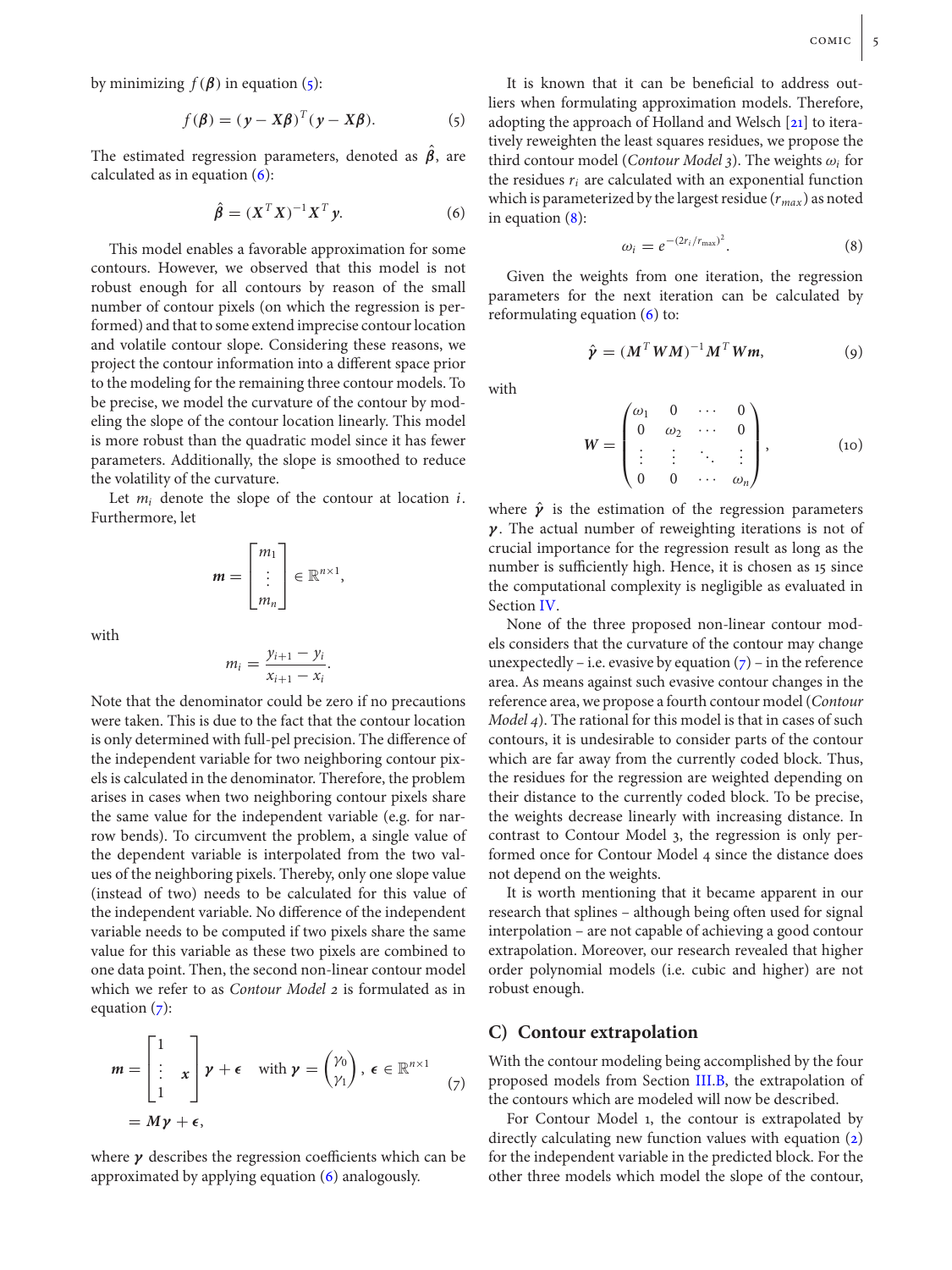

<span id="page-5-0"></span>**Fig. 3.** Combination of intersecting contour parts. (a) Original contour shape, (b) Separate extrapolation of the two contour parts results in inaccurate prediction, (c) Combination of the two contour parts and transfer of the extrapolation problem into an interpolation problem results in accurate prediction.



<span id="page-5-1"></span>**Fig. 4.** Different cases for the sample value prediction along the contours. (a) Contours hit the predicted block directly, (b) Contour hits the predicted block indirectly, (c) Combination of contours.

the extrapolation is performed analogously by respectively derived equations.

This extrapolation algorithm works reliably in most cases. However, it may fail for contours which start in the reference area, proceed through the predicted block, and reenter the reference area. An example of such a contour is illustrated in Fig. [3a](#page-5-0). For the contour modeling, it appears as if there are two independent contours in the reference area. The independent extrapolation of these two contours is shown in Fig. [3b](#page-5-0). Although the extrapolation of one contour is accurate with respect to the original contour, the extrapolation of the second contour would cause a considerable prediction error. As a solution to this issue, it is detected that these two contours form one contour and they are processed together. For this purpose, the contour points of the two to-be-combined contours are summarized to one contour at first. Then, the contour pixels of this combined contour are modeled using the same independent variable. For this combined contour, considering that a section in the middle of the contour is to be predicted, the extrapolation problem turns into an interpolation problem which is approached with a cubic polynomial regression as illustrated in Fig. [3c](#page-5-0).

#### **D) Sample value prediction**

With the contours extrapolated following the description in Section [III](#page-2-0)[.C,](#page-4-4) the sample values can be predicted by utilizing the extrapolated contours. The sample value prediction is based on the continuation of boundary sample values.

Three cases can be distinguished. They are discussed following the illustration in Fig. [4.](#page-5-1)

In the first case as illustrated in Fig. [4a](#page-5-1), the contours directly hit the predicted block either from the top or from the left. In this case, the sample value of the contour pixel directly adjacent to the predicted block (highlighted in red) is used as a reference and extrapolated along the contour. Slightly different is the second case (Fig  $\overline{4}$ b) in which the contour hits the predicted block indirectly via the neighboring block on the right side. Here, the sample value of the adjacent pixel on the right side of the predicted block is unavailable as a reference since this pixel is not yet predicted. Hence, the sample value of the nearest available reference pixel (which is highlighted in red) from the top-right block is used as reference. As for the first case, this reference sample is continued along the contour. The commonality of these two cases is that the reference sample value is continued unaltered. This is different in the third case which is used for combined contours as shown in Fig. [4c](#page-5-1): For such contours, there are two reference sample values, one at each end of the extrapolated contour. Since these two reference sample values may be different, we chose to linearly blend the predicted sample values between them.

So far, only the sample values on the contour are predicted. To predict the remaining sample values, the abovedescribed process is extended horizontally or vertically, depending on the orientation of the contour. The reference sample values whose pixel location has an offset to the hit point between contour and block boundary in horizontal or vertical direction, respectively, are continued parallel to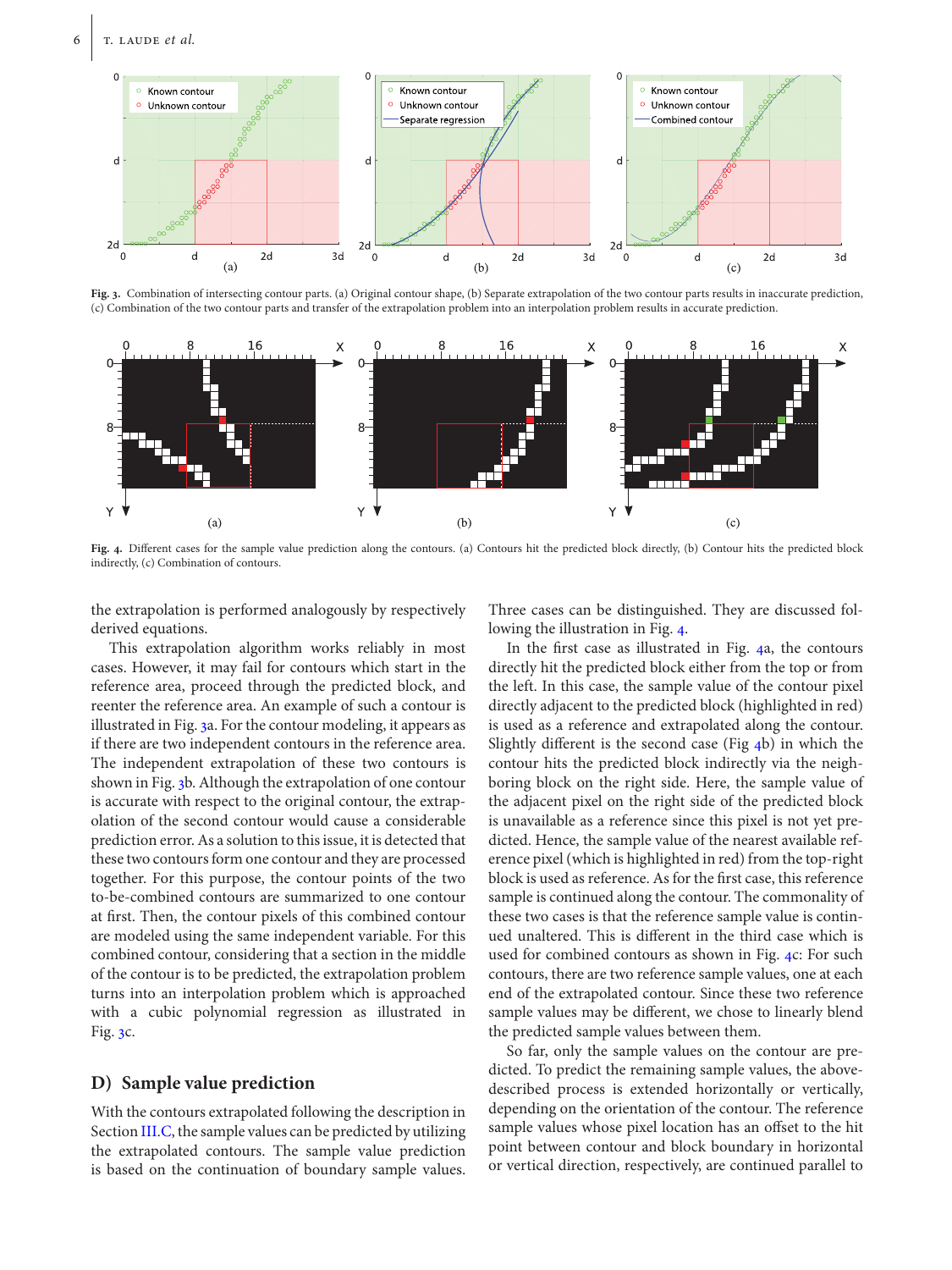

<span id="page-6-0"></span>**Fig. 5.** Illustration of the sample value prediction. The numbers indicate the offset of the location of the reference pixel with respect to the reference pixel on the contour.

the extrapolated contour. An example is illustrated in Fig. [5.](#page-6-0) Here, the numbers indicate the offset of the location of the reference pixels.

In the presence of multiple contours, the predicted sample value of a non-contour pixel can be obtained from multiple references. One of our premises is that contours are located at the borders of objects. Therefore, sample values are continued up to the next contour. Individual contours are processed in a clockwise direction.

Our decision to base the sample value prediction on the continuation of neighboring reference sample values is backed up by multiple reasons: (1) The continuation of the reference sample is well understood from the intra coding algorithms in recent video coding standards [\[6,](#page-11-1) [22\]](#page-11-17). (2) In contrast to inpainting algorithms, the complexity is moderate (cf. Section [IV\)](#page-8-0). (3) In contrast to texture synthesis algorithms, the reconstructed signal (i.e. the sum of the predicted signal and the transmitted quantized prediction error) is suitable as a reference for future predictions.

## **E) Contour model selection**

In total, there are four non-linear contour models. One of them needs to be selected per block by the encoder. The premise of our work is that it is beneficial to process structural information (i.e. contours) and textural information (i.e. sample values) separately. Hence, the decision for the best contour model cannot be based on the quality of the predicted sample values (e.g. by measuring the MSE). Instead, the decision is based on the accuracy of the extrapolated contours. As the original contours are known at the encoder, the extrapolated contours can be compared with the original contours.

The Boundary Recall [\[23\]](#page-11-18) is chosen as a metric to measure the accuracy of the extrapolated contours. This metric is commonly used to measure the accuracy of superpixel boundaries  $[24, 25]$  $[24, 25]$  $[24, 25]$ . Since these two tasks (measuring the accuracy of extrapolated contours and superpixel boundaries, respectively) are very similar, we believe that the BR is a suitable metric for our case. Letting  $n_{\text{orig}}$ ,  $n_{\text{ext}}$ , and *n*mutual denote the number of pixels of the original contour, the number of pixels of the extrapolated contour, and the number of pixels which are mutual for the original and the extrapolated contour, respectively. Then, the BR is defined as in equation  $(11)$ :

<span id="page-6-1"></span>
$$
BR = \begin{cases} \frac{n_{\text{mutual}}^2}{n_{\text{orig}} \cdot n_{\text{ext}}} & \text{for } n_{\text{orig}} > 0, n_{\text{ext}} > 0\\ 0 & \text{otherwise.} \end{cases}
$$
(11)

The same contour model is selected for all contours in the predicted block. It is worth noting that different models might be better for different contours within the predicted block. Thus, the selection is not optimal. However, the selection of the contour model needs to be signaled to the decoder because the BR cannot be calculated at the decoder due to the absence of the knowledge of the original contour location. Hence, the better trade-off between the selection of a good contour model and signaling overhead is to use only one contour model per block.



<span id="page-6-2"></span>**Fig. 6.** CoMIC v2 pipeline. Novel contributions of this manuscript are in blue blocks, contributions from our previous work [\[15\]](#page-11-10) are in gray blocks.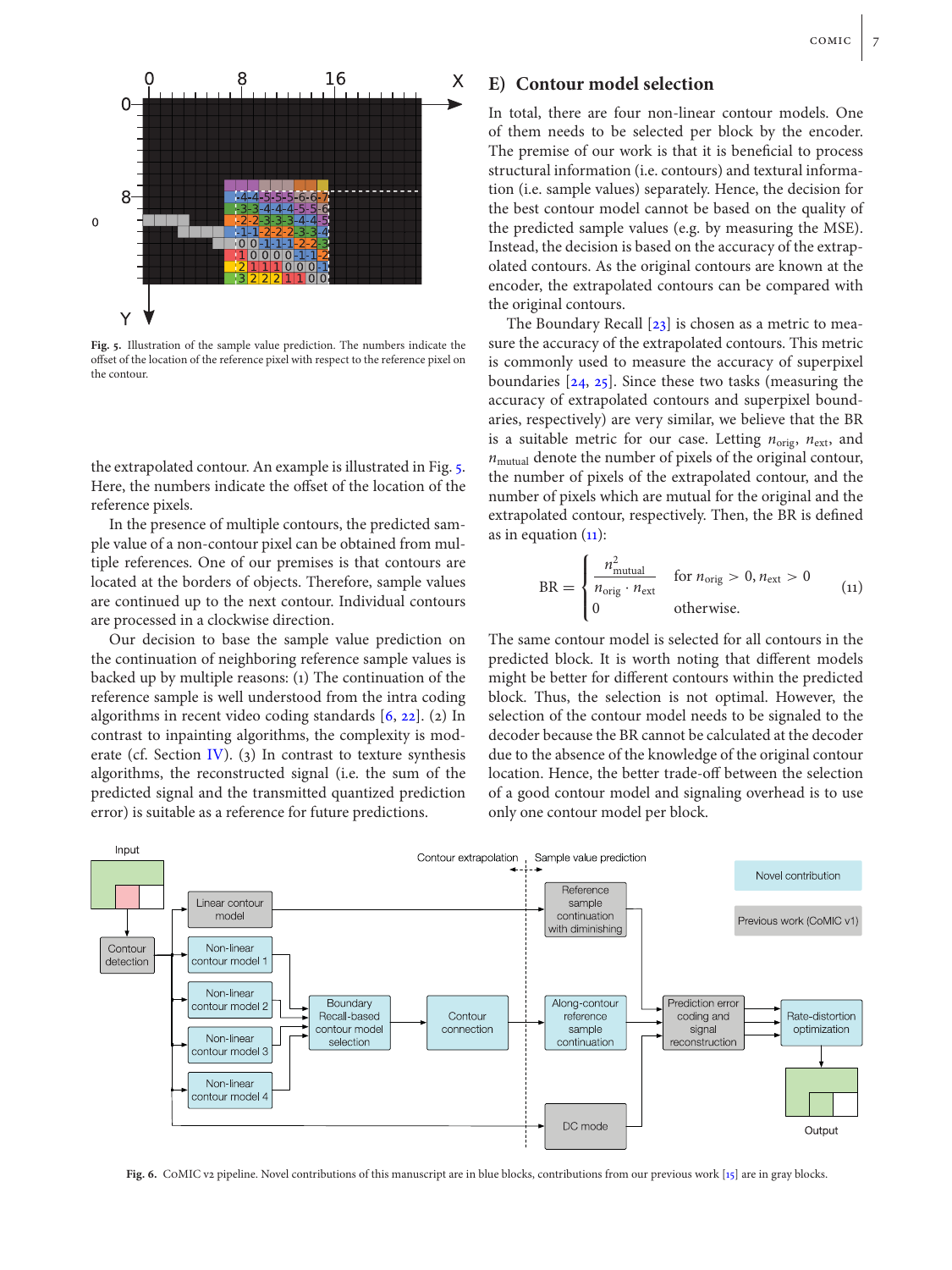<span id="page-7-0"></span>**Table 1.** Bit rate savings over JPEG (quality 75): we compare our algorithm (coMIC v2) with the results from the related work of Liu *et al.*, [\[12\]](#page-11-7) and with the results from our conference paper [\[15\]](#page-11-10). Both works are outperformed.

<span id="page-7-1"></span>

| <b>Table 2.</b> BD rate gains over JPEG. Positive values indicate increased |  |
|-----------------------------------------------------------------------------|--|
| coding efficiency. CoMIC v1 is outperformed by CoMIC v2                     |  |

| Image                | Liu $[12]$ (%) | CoMIC <sub>v1</sub><br>$[15]^{2}$ (%) | CoMIC v2<br>(this paper) $(\%)$ |  |  |
|----------------------|----------------|---------------------------------------|---------------------------------|--|--|
| Airplane             |                | 35.0                                  | 36.3                            |  |  |
| Baboon               |                | 25.7                                  | 27.1                            |  |  |
| Barbara              |                | 28.4                                  | 30.4                            |  |  |
| <b>Boats</b>         |                | 32.8                                  | 34.2                            |  |  |
| Goldhill             |                | 30.8                                  | 32.1                            |  |  |
| Jet*                 | 20.6           | 35.0                                  | 36.3                            |  |  |
| Lena <sup>*</sup>    | 20.1           | 32.4                                  | 35.1                            |  |  |
| Milk*                | 44.0           | 34.4                                  | 36.9                            |  |  |
| Pepper*              | 20.8           | 34.9                                  | 37.4                            |  |  |
| Kodim 1              |                | 22.7                                  | 23.6                            |  |  |
| Kodim 2*             | 33.0           | 24.2                                  | 25.2                            |  |  |
| Kodim 3 <sup>*</sup> | 32.1           | 28.4                                  | 33.5                            |  |  |
| Kodim <sub>4</sub>   |                | 28.6                                  | 32.2                            |  |  |
| Kodim 5*             | 15.2           | 26.4                                  | 26.7                            |  |  |
| Kodim 6              |                | 24.5                                  | 27.6                            |  |  |
| Kodim 7*             | 25.7           | 30.7                                  | 32.4                            |  |  |
| Kodim 8              |                | 27.9                                  | 28.6                            |  |  |
| Kodim <sub>9</sub>   |                | 33.0                                  | 34.4                            |  |  |
| Kodim 10             |                | 31.0                                  | 32.1                            |  |  |
| Kodim 11*            | 23.5           | 25.0                                  | 27.4                            |  |  |
| Kodim 12             |                | 27.9                                  | 30.1                            |  |  |
| Kodim <sub>13</sub>  |                | 23.9                                  | 23.9                            |  |  |
| Kodim 14             |                | 26.5                                  | 27.6                            |  |  |
| Kodim 15             |                | 28.0                                  | 30.3                            |  |  |
| Kodim 16             |                | 23.2                                  | 23.9                            |  |  |
| Kodim 17             |                | 28.2                                  | 29.5                            |  |  |
| Kodim 18             |                | 25.4                                  | 28.1                            |  |  |
| Kodim 19*            | 28.4           | 29.6                                  | 31.1                            |  |  |
| Kodim 20*            | 28.9           | 29.9                                  | 32.1                            |  |  |
| Kodim 21             |                | 27.2                                  | 30.8                            |  |  |
| Kodim 22             |                | 29.3                                  | 30.0                            |  |  |
| Kodim 23*            | 30.9           | 34.3                                  | 37.1                            |  |  |
| Kodim 24             |                | 24.9                                  | 34.7                            |  |  |
| Average <sup>*</sup> | 26.9           | 30.4                                  | 32.6                            |  |  |
| Average              |                | 28.8                                  | 30.9                            |  |  |

|                     | CoMIC <sub>v1</sub> | CoMIC v2        | CoMIC v2                |
|---------------------|---------------------|-----------------|-------------------------|
| Image               | versus JPEG (%)     | versus JPEG (%) | versus CoMIC v1<br>(96) |
| Airplane            | 33.47               | 35.02           | 2.35                    |
| Baboon              | 24.55               | 25.06           | 0.60                    |
| Barbara             | 32.13               | 33.70           | 2.38                    |
| <b>Boats</b>        | 30.29               | 31.92           | 2.34                    |
| Goldhill            | 27.64               | 29.04           | 1.93                    |
| <b>Jet</b>          | 33.47               | 35.02           | 2.35                    |
| Lena                | 31.18               | 33.90           | 3.87                    |
| Milk                | 33.35               | 37.03           | 5.31                    |
| Pepper              | 33.68               | 36.09           | 3.58                    |
| Kodim <sub>1</sub>  | 22.29               | 23.44           | 1.49                    |
| Kodim <sub>2</sub>  | 23.79               | 24.79           | 1.29                    |
| Kodim 3             | 27.19               | 29.93           | 3.89                    |
| Kodim <sub>4</sub>  | 27.55               | 29.54           | 2.73                    |
| Kodim <sub>5</sub>  | 25.36               | 25.78           | 0.61                    |
| Kodim 6             | 23.84               | 25.00           | 1.51                    |
| Kodim <sub>7</sub>  | 29.80               | 31.84           | 3.01                    |
| Kodim 8             | 25.69               | 26.56           | 1.19                    |
| Kodim 9             | 30.29               | 32.08           | 2.65                    |
| Kodim 10            | 28.15               | 30.07           | 2.70                    |
| Kodim 11            | 23.81               | 24.82           | 1.34                    |
| Kodim 12            | 25.46               | 27.53           | 2.72                    |
| Kodim 13            | 22.50               | 22.87           | 0.51                    |
| Kodim 14            | 25.18               | 26.15           | 1.30                    |
| Kodim <sub>15</sub> | 24.61               | 27.53           | 3.68                    |
| Kodim 16            | 22.98               | 24.12           | 1.52                    |
| Kodim 17            | 28.31               | 29.84           | 2.20                    |
| Kodim 18            | 25.93               | 26.27           | 0.48                    |
| Kodim 19            | 26.90               | 28.05           | 1.60                    |
| Kodim 20            | 28.52               | 30.15           | 2.18                    |
| Kodim 21            | 26.87               | 27.90           | 1.47                    |
| Kodim <sub>22</sub> | 27.10               | 28.01           | 1.27                    |
| Kodim 23            | 33.25               | 35.95           | 3.96                    |
| Kodim 24            | 24.11               | 25.17           | 1.40                    |
| Average             | 27.55               | 29.10           | 2.16                    |
|                     |                     |                 |                         |

## **F) Codec integration**

The proposed algorithms were integrated into the CoMIC stand-alone codec software which was originally proposed in  $[t<sub>5</sub>].$  This new version of the codec is referred to as CoMIC v2.

In the following, we will describe the integration of the proposed algorithms in the CoMIC v2 pipeline with reference to Fig. [6.](#page-6-2) At the encoder, the picture is partitioned into blocks. For the prediction, we use blocks with a size of  $32 \times 32$ . Subsequent to the contour detection, the four different contour models are organized in parallel tracks to the linear contour model. Among the four non-linearly extrapolated contours, the most accurate extrapolation is chosen with the Boundary Recall-based contour model selection. In the case of intersecting contours, the contour connection algorithm is applied. Thereby, the contour extrapolation is finished. Consecutively, the sample values are predicted along the non-linearly extrapolated contour. After this stage, there are three predicted signals: one for the linear prediction, one for the non-linear prediction, and as fallback one for the DC mode. For these three predicted signals, the prediction error is transform coded (DCT and quantization) and the signal is reconstructed with the quantized prediction error. It is worth noting that we use a different block size for the encoding of the prediction error than for the prediction, namely the same  $8 \times 8$  block size which is used for JPEG. The reason is that this allows to measure the gain of our prediction over the direct encoding of the picture as it is done by JPEG. For the same reason, we utilize the same quantization matrix which is suggested by the Independent JPEG Group and implemented in the JPEG reference software [\[26\]](#page-11-21).

Finally, the best mode is selected by a rate-distortion optimization  $[27]$ . The selection of a Lagrange multiplier for rate-distortion optimization is non-trivial. This states true especially since the rate-distortion optimization is an application-specific task. Hence, there is no single correct λ value. Basically, choosing a Lagrange multiplier is about expressing how the distortion would change in case of a slightly changing bit rate. Therefore, we modeled this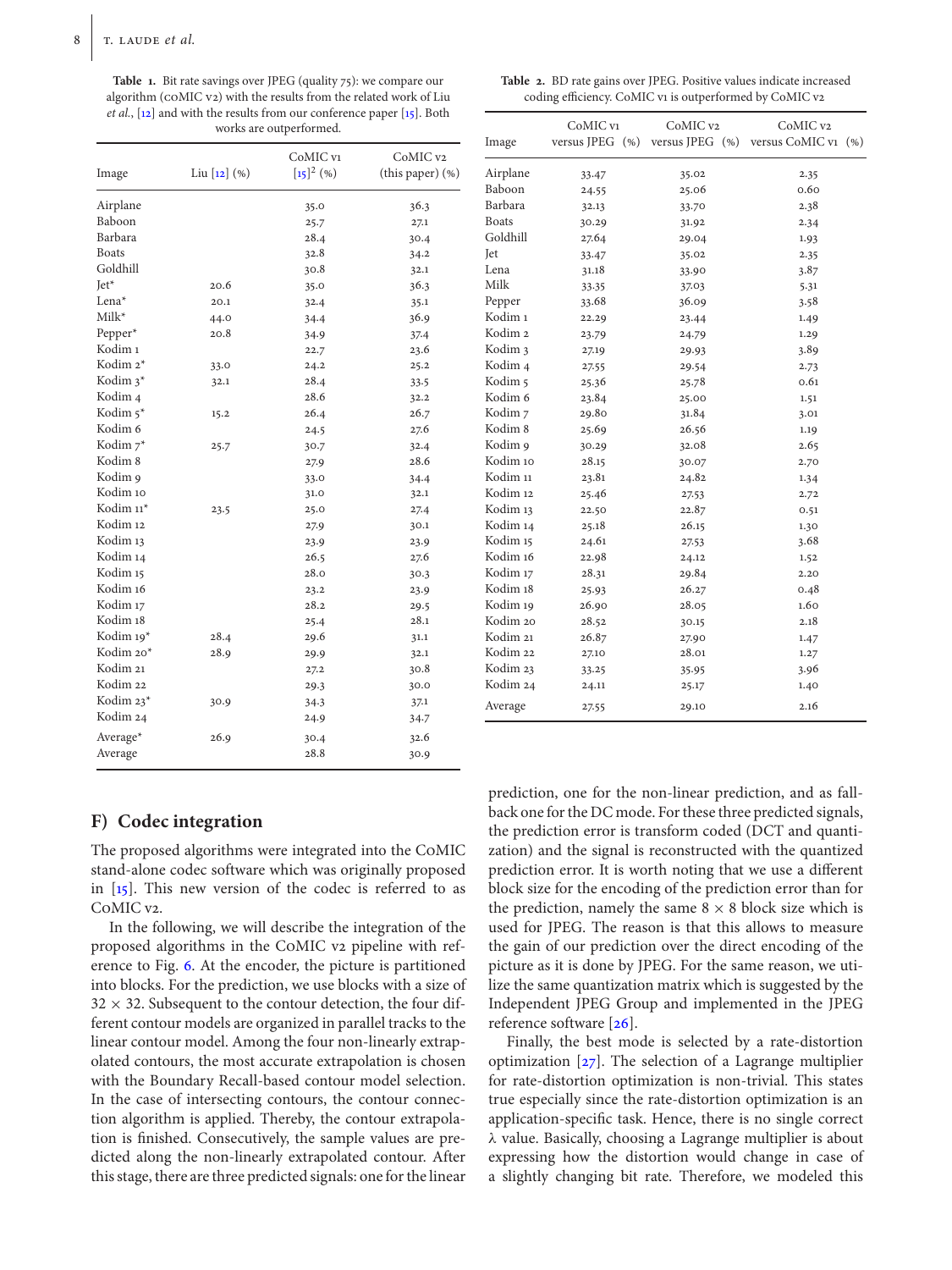<span id="page-8-2"></span>**Table 3.** BD rate gains over HM. Positive values indicate increased coding efficieny. It is observed that HM is outperformed.

|                         | All intra<br>Random Access |       |       |           |         |         | Low Delay |                 |         |         |         |          |
|-------------------------|----------------------------|-------|-------|-----------|---------|---------|-----------|-----------------|---------|---------|---------|----------|
| Sequence                | Y(%)                       | Cb(%) | Cr(%) | YCbCr (%) | Y(%)    | Cb(%)   | Cr(%)     | $YCbCr$ $(\% )$ | Y(%)    | Cb(%)   | Cr(%)   | YCbCr(%) |
| Steam Locomotive        | 0.30                       | 0.04  | 0.05  | 0.23      | 0.19    | 0.38    | 0.28      | 0.22            | 0.15    | $-0.11$ | 0.02    | 0.10     |
| Kimono                  | 0.50                       | 0.35  | 0.30  | 0.46      | $-0.16$ | $-0.06$ | 0.10      | $-0.11$         | 0.12    | 0.18    | 0.02    | 0.11     |
| Park Scene              | 0.19                       | 0.14  | 0.24  | 0.19      | $-0.01$ | 0.22    | 0.06      | 0.03            | 0.10    | 0.16    | 0.16    | 0.11     |
| <b>Basketball Drive</b> | 0.39                       | 0.12  | 0.16  | 0.33      | 0.36    | $-0.09$ | $-0.15$   | 0.24            | 0.24    | 0.17    | $-0.13$ | 0.18     |
| <b>BQ</b> Terrace       | 0.37                       | 0.03  | 0.16  | 0.30      | 0.37    | 0.32    | 0.29      | 0.36            | 0.15    | $-0.05$ | 0.14    | 0.12     |
| Johnny                  | 0.16                       | 0.50  | 0.50  | 0.24      | 0.38    | $-0.13$ | 0.67      | 0.36            | $-0.01$ | 2.33    | 2.65    | 0.61     |
| <b>Ball Under Water</b> | 0.98                       | 1.58  | 2.32  | 1.23      | 1.45    | 2.18    | 2.21      | 1.64            | 1.12    | 2.24    | 1.72    | 1.34     |
| <b>Bubbles Clear</b>    | 0.41                       | 0.78  | 0.77  | 0.50      | 2.48    | 0.27    | 0.35      | 1.94            | 2.17    | 0.86    | 0.54    | 1.80     |
| Calming Water           | 0.23                       | 0.05  | 0.11  | 0.19      | 0.18    | 0.16    | 0.13      | 0.17            | 0.19    | 0.11    | 0.14    | 0.17     |
| Carpet Circle Fast      | 0.32                       | 0.11  | 0.35  | 0.29      | 0.65    | 0.71    | 0.59      | 0.65            | 0.08    | $-0.49$ | $-0.06$ | $-0.01$  |
| Drops on Water          | 0.27                       | 0.07  | 0.13  | 0.22      | 0.19    | 0.10    | 0.15      | 0.18            | 0.20    | 0.11    | 0.20    | 0.19     |
| Flowers 2               | 0.29                       | 0.01  | 0.03  | 0.22      | 0.12    | 0.05    | 0.31      | 0.14            | 0.20    | $-0.07$ | $-0.04$ | 0.14     |
| Paper Static            | 0.17                       | 0.21  | 0.84  | 0.26      | 0.15    | 0.26    | 0.01      | 0.14            | 0.07    | 0.28    | 0.83    | 0.19     |
| Smoke Clear             | 0.58                       | 0.00  | 0.00  | 0.44      | 0.51    | 0.00    | 0.00      | 0.38            | 0.51    | 0.00    | 0.00    | 0.38     |
| Sparkler                | 0.45                       | 0.60  | 0.73  | 0.51      | 0.99    | 0.24    | 0.73      | 0.86            | 0.66    | 0.30    | 0.77    | 0.63     |
| Squirrel                | 0.17                       | 0.01  | 0.01  | 0.13      | 0.16    | 0.22    | 0.27      | 0.18            | $-0.03$ | 0.02    | 0.19    | 0.01     |
| Bike 1                  | 0.16                       | 0.19  | 0.39  | 0.19      | 0.18    | 0.14    | 0.69      | 0.24            | 0.13    | 0.27    | 0.26    | 0.17     |
| Bike 2                  | 0.16                       | 0.26  | 0.35  | 0.20      | 0.35    | $-0.32$ | 0.23      | 0.25            | 0.20    | 0.62    | 1.11    | 0.37     |
| Bike 3                  | 0.24                       | 0.39  | 0.68  | 0.31      | 0.49    | 0.14    | 1.36      | 0.56            | 0.33    | $-0.10$ | 1.26    | 0.39     |
| Bike 4                  | 0.21                       | 0.32  | 0.51  | 0.26      | 0.50    | 0.15    | 0.39      | 0.44            | 0.39    | 0.54    | 1.00    | 0.49     |
| Bike 5                  | 0.30                       | 0.61  | 1.19  | 0.45      | 0.43    | $-0.21$ | 0.56      | 0.37            | 0.31    | 0.47    | 0.96    | 0.41     |
| Bike 6                  | 0.31                       | 0.43  | 0.59  | 0.36      | 0.36    | 0.06    | 0.34      | 0.32            | 0.36    | 0.16    | 0.52    | 0.35     |
| Bike 7                  | 0.28                       | 0.21  | 0.47  | 0.30      | 0.59    | 0.01    | 0.48      | 0.51            | 0.37    | 0.13    | 0.79    | 0.40     |
| Bike 8                  | 0.24                       | 0.39  | 0.44  | 0.28      | 0.74    | $-0.01$ | $-0.23$   | 0.52            | 0.44    | 0.06    | 0.21    | 0.36     |
| Bike 9                  | 0.12                       | 0.20  | 0.44  | 0.17      | 0.36    | 0.17    | 0.70      | 0.38            | 0.29    | 0.43    | 0.20    | 0.29     |
| Bike 10                 | 0.14                       | 0.17  | 0.17  | 0.15      | 0.57    | 0.05    | 0.70      | 0.52            | 0.34    | 0.15    | 0.68    | 0.35     |
| Bike 11                 | 0.35                       | 0.70  | 0.63  | 0.43      | 0.52    | 0.06    | 0.44      | 0.45            | 0.36    | 0.46    | 0.09    | 0.34     |
| Bike 12                 | 0.10                       | 0.34  | 0.34  | 0.16      | 0.39    | 0.24    | 0.51      | 0.38            | 0.20    | 0.19    | 0.13    | 0.19     |
| Bike 13                 | 0.19                       | 0.05  | 0.24  | 0.18      | 0.31    | 0.27    | 0.55      | 0.34            | 0.15    | 0.38    | 0.25    | 0.19     |
| Bike 14                 | 0.42                       | 0.97  | 1.32  | 0.60      | 0.71    | 0.56    | 1.62      | 0.81            | 0.59    | 0.89    | 0.96    | 0.67     |
| Average                 | 0.30                       | 0.33  | 0.48  | 0.33      | 0.48    | 0.21    | 0.48      | 0.45            | 0.35    | 0.36    | 0.52    | 0.37     |

change as a function of the quality parameter for the MSE(rate) curve for the picture *Milk*.

#### <span id="page-8-0"></span>IV. EVALUATION

In this section, we will describe the experiments we performed to evaluate the proposed methods. In [\[15\]](#page-11-10), we integrated our algorithm into the HEVC reference implementation (HM) and proposed a stand-alone codec implementation to enable a comparison with related works from the literature. Similarly, for this paper, we implemented the proposed algorithms into the stand-alone CoMIC software and into HM as well.

Liu *et al.*, chose to measure the performance of their method in terms of bit rate savings over JPEG at a JPEG quality of  $75$ . In [\[15\]](#page-11-10), we adopted this procedure. We do the same for this paper to compare the performance of our new contour models with these two related works. The resulting bit rate savings are listed in Table [1](#page-7-0)<sup>[2](#page-8-1)</sup>. It is worth noting that only a limited number of test pictures were used in [\[12\]](#page-11-7). The subset is highlighted by a star (\*). For this paper, we extend the set of used pictures to all pictures listed in the table. However, to facilitate an overview at a glance, we calculate a separate average value for the \*-subset. CoMIC v2 achieves bit rate savings between 23.6% and 37.4% over JPEG. In average, 30.9% (and 32.6% for the  $*$ -subset) are achieved. Thereby, both related works are outperformed. With the new contribution proposed in this paper and incorporated in CoMIC v2, the bit rate savings are increased by on average 2.1 percentage points compared with CoMIC v1. Another interesting finding is that the gap over the results of Liu *et al.*, depends on the content in the encoded images. For images with lots of structural parts (e.g. Lena) the gap is larger than for images with many homogeneously colored areas (e.g. Milk or Kodim 02). For the latter, Liu *et al.*, can max out the benefits of their inpainting algorithm.

The evaluation of bit rate savings for a quality of 75 is a necessary experiment to compare the performance between CoMIC and the related work of Liu *et al.* In addition to this experiment, we also calculate BD rate  $[28]$  gains over a wider quality range (30–90) to assess our algorithm for different

<span id="page-8-1"></span><sup>2</sup>Various minor improvements of the CoMIC framework were added after the release of CoMIC v1. The binarization of the prediction error was changed from one descriptor with signed values to two descriptors, one with unsigned values and one for the sign. Entropy coding was introduced

for the mode usage. As these improvements are not considered as contributions for this paper, we re-ran the simulations for CoMIC v1 with the additional improvements. This way, only the increased coding efficiency as result of the proposed methods is measured.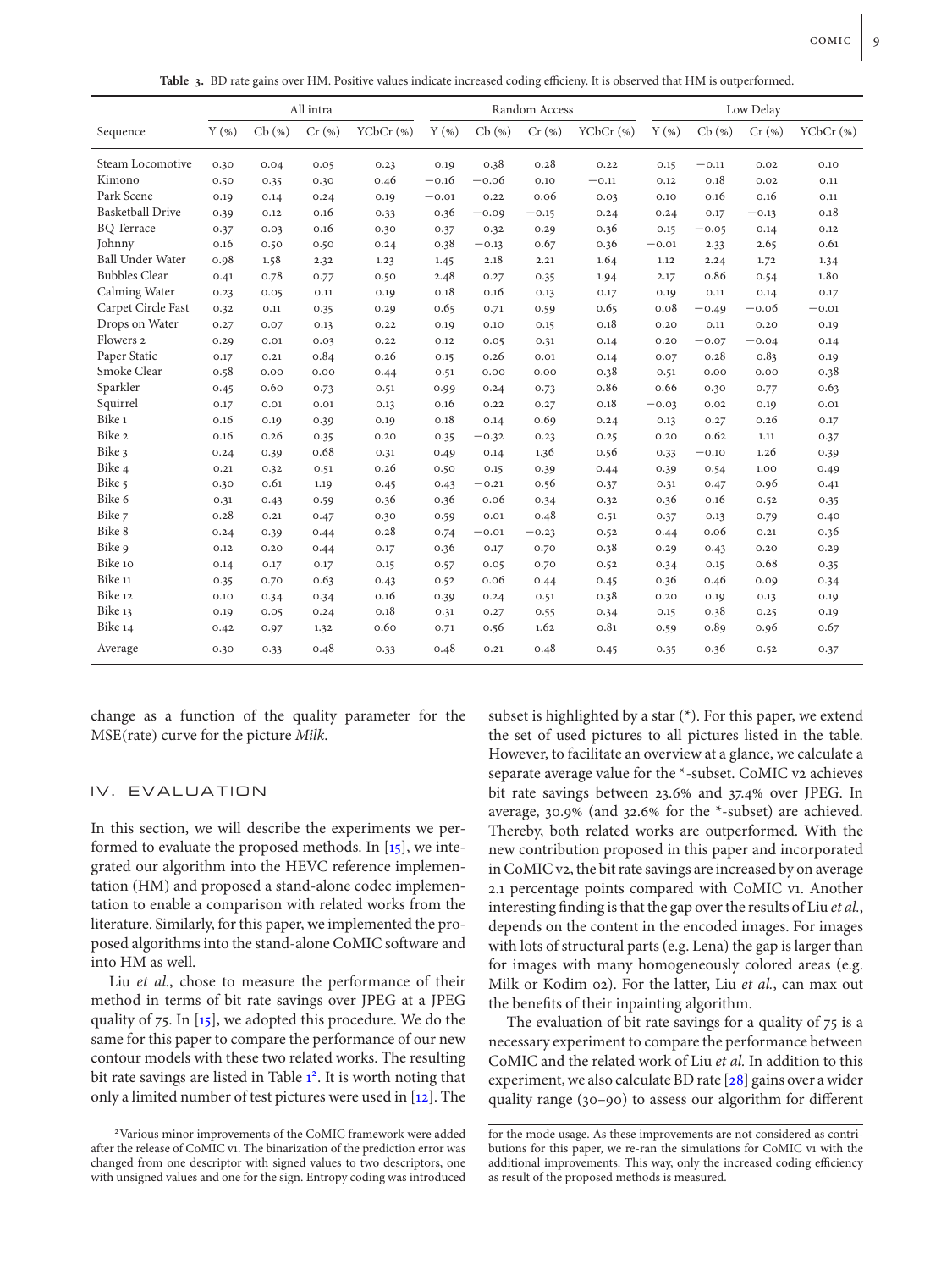

**Fig. 7.** Exemplary prediction results for the proposed algorithms. The left column (Sub-figures a, c, e, g) shows the original blocks and the right column (Sub figures b, d, f, h) shows the corresponding predicted blocks.

<span id="page-9-0"></span>qualities. BD rate gains indicate bit rate savings for equal PSNR. The results are summarized in Table [2.](#page-7-1) It is observed that CoMIC v1 and CoMIC v2 achieve BD rate gains of 27.55 and 29.10% over JPEG, respectively. These values are almost the same than those for the bit rates savings at quality 75 (28.8 and 30.9%). It can be concluded that the coding gain is achieved consistently over different qualities. When comparing CoMIC v2 with CoMIC v1, the gain is 2.16%.

As second implementation, the proposed algorithms were implemented as additional coding mode in the HEVC reference software HM. The usage of the additional mode is determined by the rate-distortion optimization  $[27]$  on coding unit level. CoMIC v2 is chosen if it provides the lowest rate-distortion costs. One binary flag for the mode usage is signaled in the bitstream as part of the coding unit syntax. For blocks for which CoMIC v2 is used, an additional syntax element is introduced to indicate the selected contour model. To cover a variety of different contents, 30 test sequences as listed in Table [3](#page-8-2) were selected from various databases: MPEG Common Test Conditions [\[29\]](#page-11-24) (Steam Locomotive, Kimono, Park Scene, Basketball Drive, BQ Terrace, Johnny), BVI Texture database [\[30\]](#page-11-25) (Ball Under Water, Bubbles Clear, Calming Water, Carpet Circle Fast, Drops on Water, Flowers 2, Paper Static, Smoke Clear, Sparkler, Squirrel) and action camera content [\[31\]](#page-11-26) (Bike). The encoder was configured in all the intra, RA, and low delay configurations [\[29\]](#page-11-24). BD rates are calculated following [ $28$ ]. Additionally, as suggested in [ $32$ ], weighted average BD rates  $BD_{YCbCr}$  were calculated with weighting factors of  $6/1/1$ for the three color components Y/Cb/Cr. The experimental results are summarized in Table [3.](#page-8-2) It is observable that HM is noticeably outperformed with BD rate gains of up to 2.48%.

Some subjective results for the predicted signal are illustrated in Fig. [7.](#page-9-0) The left column shows the original blocks and the right column shows the corresponding predicted blocks. It can be observed that the non-linear contour are predicted accurately.

We measure the computational complexity of CoMIC by using the run time on an Intel Core i7-4770 K CPU @ 3.50 GHz as metric. For a  $512 \times 512$  pel picture (Lena), the encoding requires 1.65 s (excluding the time for file reading and writing). Similar run times are observed for other pictures. Thereby, the CoMIC is very fast compared with the related work from Liu *et al.*, for which the authors indicate a run time of "multiple minutes" for a picture of the same size. A breakdown of this time is illustrated in Fig. [8:](#page-9-1) The largest part in the run time is caused by the non-linear prediction, followed by the linear prediction, the transform coding, and the mode selection. The decoding time is lower than the encoding time. This is because the encoder tests all modes per block while the decoder only performs the mode which is signaled in the bit stream for a given block.

Conceptually, for pictures with linear content, the predictions with CoMIC and with HEVC should be similar. This is demonstrated with the synthetic example in Fig. [9.](#page-10-4) The most noticeable difference in this example are two blocks that are very close to a contour but next to it. For these blocks the CoMIC DC mode produces a prediction which is slightly too dark. This is caused by the different reference areas for the calculation of the mean sample value in the DC modes of HEVC and CoMIC: While HEVC uses only one row/column of sample values, CoMIC uses the entire reference area as demonstrated in Fig. [1.](#page-2-1) This is



Non-linear prediction Linear prediction Transform coding Node selection Rest

<span id="page-9-1"></span>**Fig. 8.** Run time analysis.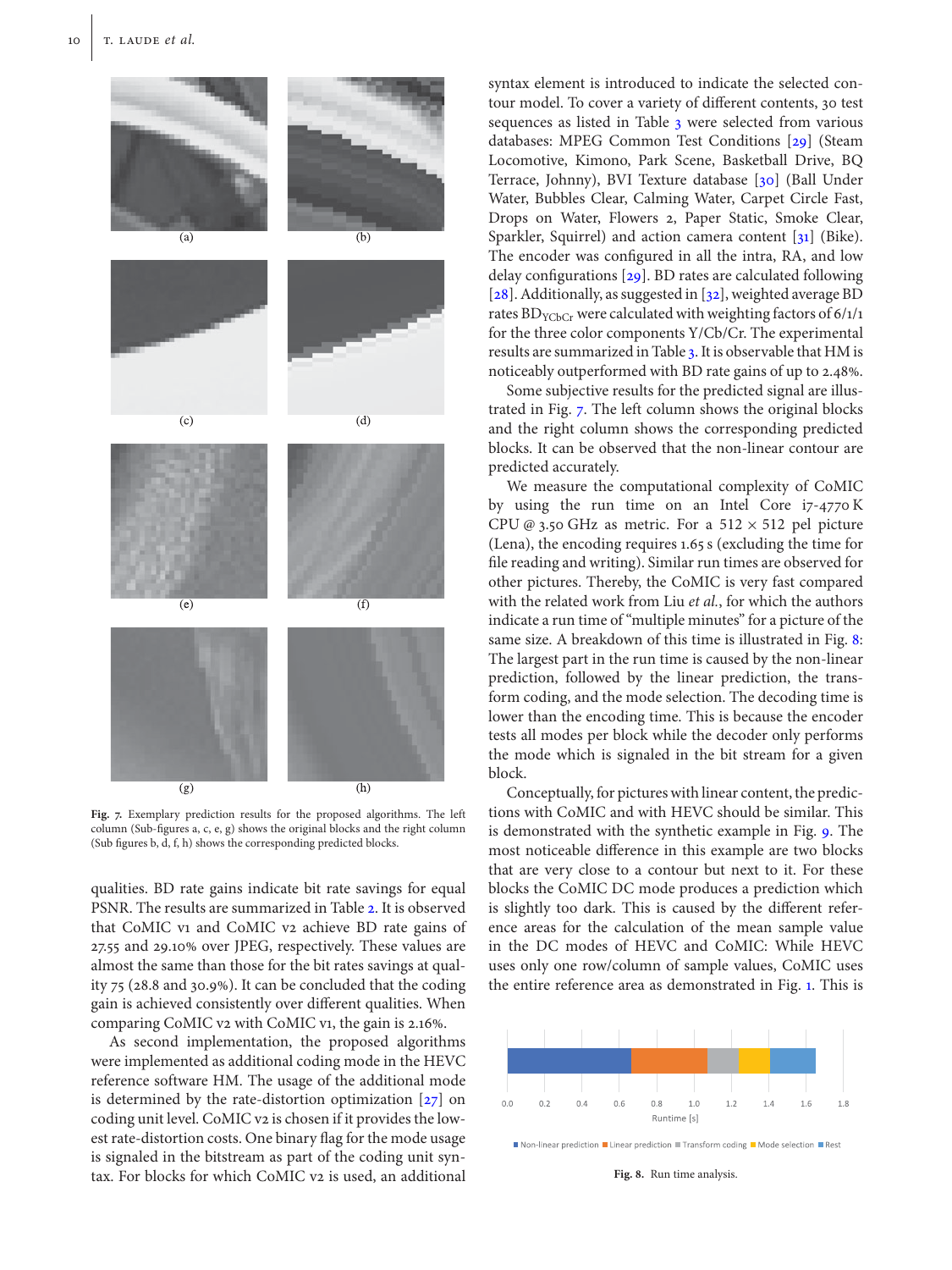

<span id="page-10-4"></span>**Fig. 9.** Predicted signals for a synthetic example: it is observable that CoMIC (left) and HEVC (right) can generate a similar prediction for linear structures.



<span id="page-10-5"></span>**Fig. 10.** Distribution of the selected contour models (left vertical axis) and ratio of blocks coded with non-linear contour models (right vertical axis). Contour Model 1 is the regular polynomial model, Contour Model 2 models the slope, Contour Model 3 additionally ensures robustness in case of outliers by iterative reweighting, and Contour Model 4 includes distance-dependent weighting.

more stable in general, but not for this particular synthetic example in which a contour passes through the otherwise homogeneous reference area. Also, some lines appear to be straighter in case of HEVC. The reason is that for CoMIC v2 they are approximated by a quadratic polynomial whose coefficient for the squared term is not exactly determined as zero by the least-squares estimation. Besides that, this example reveals that CoMIC (which extracts all information from the reconstructed signal) is as good as brute-force selection on block-level of one of 35 HEVC intra prediction modes.

To get a deeper understanding for the four different proposed contour models, we analyze their distribution over the test set. The results are visualized in Fig. [10.](#page-10-5) On average, in 50.2% Contour Model 1 is selected, in 12.7% Contour Model 2, in 23.8% Contour Model 3, and in 13.3% Contour Model 4. The data also suggest that the modes with small average values have a reason for existence: For some pictures (Fig [11\)](#page-10-6), their share in the distribution is considerably larger than their average values. One example is *Kodim 1* for which Contour Model 3 is used more often. This picture shows a brick wall with lots of artifacts in the bricks.



**Fig. 11.** Pictures *Kodim 1* and *Kodim 13*.

<span id="page-10-6"></span>The color of the artifacts is similar to the color of the joints. We hypothesize that these artifacts result in outliers after the contour detection, which are subsequently suppressed by the re-weighting of Contour Model 3. *Kodim 13* includes wavy water with contours whose slope varies. For such contours the distance-dependent weights of Contour Model 4 are beneficial. This hypothesis is supported by the observation that this contour model is used with an above-average share for this picture. Additionally, the ratio of blocks which are coded using non-linear contour models is illustrated on the right vertical axis of the same figure. Naturally, the number of blocks for which the (non-linear) contour models are applicable is limited by the number of blocks which contain such contours. Our analysis is that the non-linear contour models are primarily used for such blocks.

#### V. CONCLUSION

In this paper, we proposed non-linear CoMIC. It is based on the following main contributions: four non-linear contour models, an algorithm for the connection of intersecting contours, an along-edge sample value continuation algorithm, and a mode decision algorithm for the selection of the best contour model based on the Boundary Recall. The evaluation reveals that related works are outperformed. Compared with the closest related work, BD rate gains of 2.16% are achieved on average. Furthermore, it is worth noting that the CoMIC method can be integrated into any modern video codec where it could be combined with other beneficial tools like advanced prediction error coding or variable block sizes. Namely, BD rate gains of up to 2.48% were achieved over the HEVC reference implementation HM.

#### REFERENCES

- <span id="page-10-0"></span>[1] ITU-T: Recommendation H.265/ ISO/IEC 23008-2:2013 MPEG-H Part 2: High Efficiency Video Coding (HEVC).2013.
- <span id="page-10-1"></span>[2] Wien, M.: High Efficiency Video Coding – Coding Tools and Specification, *Springer*, Heidelberg, 2015.
- <span id="page-10-2"></span>[3] Hanhart, P.; Rerabek, M.; De Simone, F.; Ebrahimi, T.: Subjective quality evaluation of the upcoming HEVC video compression standard. in SPIE Optical Engineering + Applications, p. 84990V, October 2012.
- <span id="page-10-3"></span>[4] De Cock, J.; Mavlankar, A.; Moorthy, A.; Aaron, A.: A large-scale video codec comparison of x264, x265 and libvpx for practical VOD applications, in Tescher, A.G., (eds), Applications of Digital Image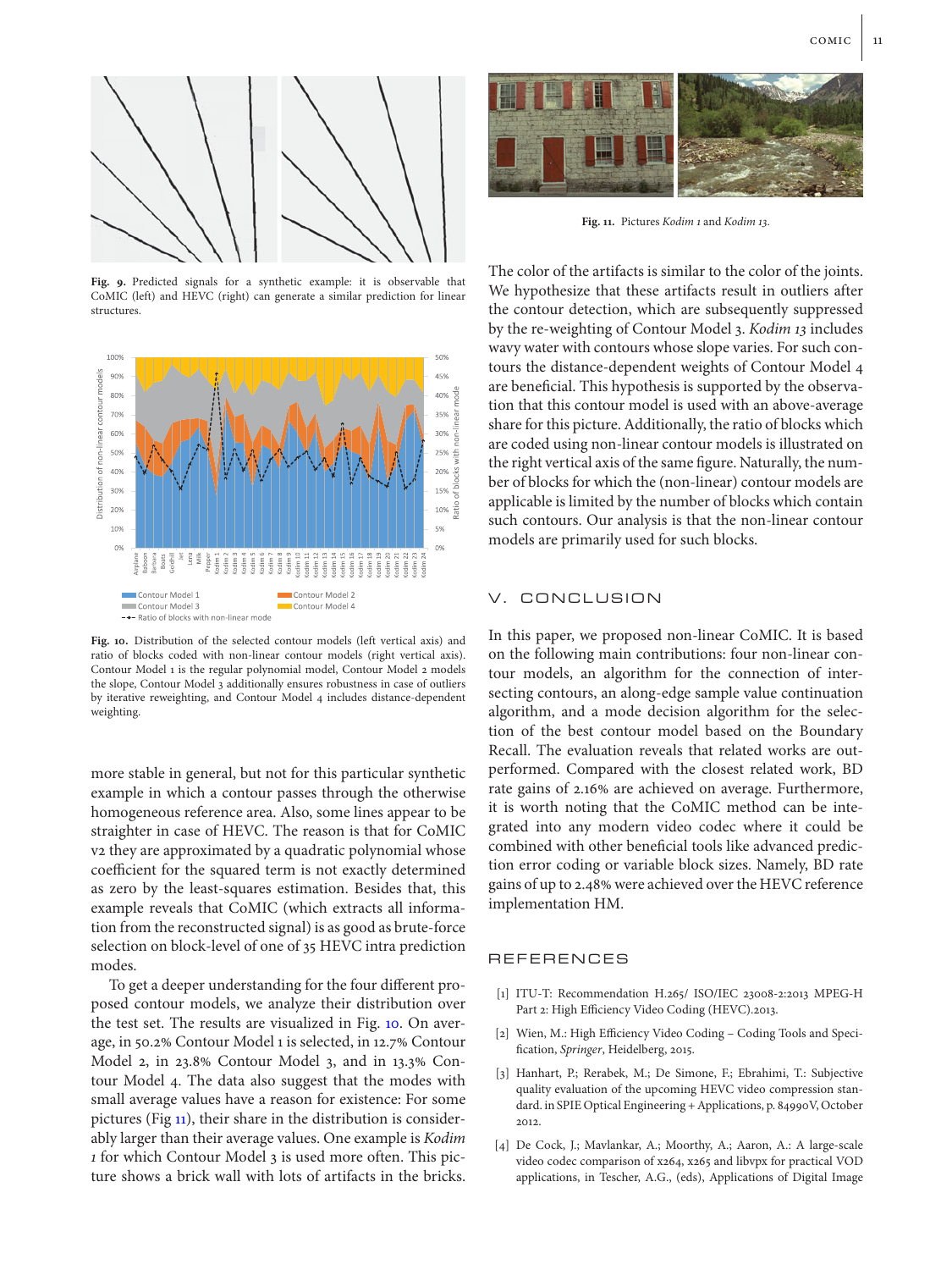Processing XXXIX, *International Society for Optics and Photonics*, San Diego, 2016, 997116.

- <span id="page-11-0"></span>[5] Laude, T.; Adhisantoso, Y.G.; Voges, J.; Munderloh, M.; Ostermann, J.: A Comparison of JEM and AV1 with HEVC: Coding Tools Coding Efficiency and Complexity, in *Proc. IEEE Picture Coding Symposium (PCS)*, 2018.
- <span id="page-11-1"></span>[6] Lainema, J.; Bossen, F.; Han, W.-J.; Min, J.; Ugur, K.: Intra coding of the HEVC standard. IEEE Trans. Circuits. Syst. Video Technol., **22** (2012), 1792–1801.
- <span id="page-11-2"></span>[7] Min, J.; Lee, S.; Kim, I.; Han, W.-J.; Lainema, J.; Ugur, K.: Unification of the Directional Intra Prediction Methods in TMuC, JCTVC-B100, Geneva, Switzerland, July 2010.
- <span id="page-11-3"></span>[8] Lottermann, C.; Steinbach, E.: Modeling the bit rate of H.264/AVC video encoding as a function of quantization parameter, frame rate and GoP characteristics, in *2014 IEEE Int. Conf. on Multimedia and Expo Workshops (ICMEW)*, July 2014, 1–6.
- <span id="page-11-4"></span>[9] Yuan, Y.; Sun, X.: Edge information based effective intra mode decision algorithm, in *2012 IEEE Int. Conf. on Signal Processing, Communication and Computing (ICSPCC)*, August 2012, 628–633.
- <span id="page-11-5"></span>[10] Asheri, H.; Rabiee, H.; Pourdamghani, N.; Ghanbari, M.: Multidirectional spatial error concealment using adaptive edge thresholding. IEEE Trans. Consum. Electron., **58** (2012), 880–885.
- <span id="page-11-6"></span>[11] Au, O.; Chan, S.-H.: Edge-directed error concealment. IEEE Trans. Circuits. Syst. Video Technol., **20** (2010), 382–395.
- <span id="page-11-7"></span>[12] Liu, D.; Sun, X.; Wu, F.; Li, S.; Zhang, Y.-Q.: Image compression with edge-based inpainting. IEEE Trans. Circuits. Syst. Video. Technol., **17** (2007), 1273–1287.
- <span id="page-11-8"></span>[13] Liu, D.; Sun, X.; Wu, F.; Zhang, Y.-Q.: Edge-oriented uniform intra prediction. IEEE Trans. Image. Process., **17** (2008), 1827–36.
- <span id="page-11-9"></span>[14] Liu, D.; Sun, X.; Wu, F.: Edge-based inpainting and texture synthesis for image compression, in *IEEE Int. Conf. on Multimedia and Expo (ICME)*, July 2007, 1443–1446.
- <span id="page-11-10"></span>[15] Laude, T.; Ostermann, J.: Contour-based multidirectional intra coding for HEVC, in *IEEE Proc. of 32nd Picture Coding Symposium (PCS)*, Nuremberg, Germany, 2016.
- <span id="page-11-11"></span>[16] Andris, S.; Peter, P.; Weickert, J.: A proof-of-concept framework for PDE-based video compression, in *Proc. of the Picture Coding Symposium (PCS)*, Nuremberg, Germany, 2016.
- <span id="page-11-12"></span>[17] Rares, A.; Reinders, M.; Biemond, J.: Edge-based image restoration. IEEE Trans. Image. Process., **14** (2005), 1454–1468.
- <span id="page-11-13"></span>[18] Canny, J.: A computational approach to edge detection. IEEE Trans. Pattern Anal. Mach. Intell. (PAMI), **8** (1986), 679–698.
- <span id="page-11-14"></span>[19] Dollar, P.; Zitnick, C.L.: Fast edge detection using structured forests. IEEE Trans. Pattern. Anal. Mach. Intell., **37** (2015), 1558–1570.
- <span id="page-11-15"></span>[20] Suzuki, S.; Abe, K.: Topological structural analysis of digitized binary images by border following. Comput. Vis. Graph. Image. Process., **30** (1985), 32–46.
- <span id="page-11-16"></span>[21] Holland, P.W.; Welsch, R.E.: Robust regression using iteratively reweighted least-squares. Commun. Stat. – Theory Methods, **6** (1977), 813–827.
- <span id="page-11-17"></span>[22] Ostermann, J. *et al.*: Video coding with H.264/AVC: tools, performance, and complexity. IEEE Circuits. Syst. Mag., **4**(1) (2004), 7–28.
- <span id="page-11-18"></span>[23] Ren, X.; Malik, J.: Learning a classification model for segmentation, in *IEEE Proc. Ninth IEEE Int. Conf. on Computer Vision*, 2003,  $10-17.$
- <span id="page-11-19"></span>[24] Achanta, R.; Shaji, A.; Smith, K.; Lucchi, A.; Fua, P.; Süsstrunk, S.: SLIC superpixels compared to state-of-the-art superpixel methods. IEEE Trans. Pattern. Anal. Mach. Intell., **34** (2012), 2274–2282.
- <span id="page-11-20"></span>[25] Reso, M.; Jachalsky, J.; Rosenhahn, B.; Ostermann, J.: Temporally consistent superpixels, in *The IEEE Int. Conf. on Computer Vision (ICCV)*, 2013, 385–392.
- <span id="page-11-22"></span><span id="page-11-21"></span>[26] I. J. Group: ["http://www.ijg.org/](http://www.ijg.org/) (accessed 2018-03-19)".
- [27] Sullivan, G.; Wiegand, T.: Rate-distortion optimization for video compression. IEEE Signal. Process. Mag., **15** (6) (1998), 74–90.
- <span id="page-11-23"></span>[28] Bjøntegaard, G.: 35th Meeting VCEG-AI11: Improvements of the BD-PSNR model. ITU-T Study Group 16 Question 6, Berlin, Germany, 2008.
- <span id="page-11-24"></span>[29] Bossen, F.: JCT-VC L1100: Common HM test conditions and software reference configurations. 12th Meeting of the Joint Collaborative Team on Video Coding (JCT-VC) of ITU-T SG16 WP3 and ISO/IEC JTC1/SC29/WG11, Geneva, CH, 2013.
- <span id="page-11-25"></span>[30] Papadopoulos, M.A.; Zhang, F.; Agrafiotis, D.; Bull, D.: A video texture database for perceptual compression and quality assessment, in *Int. Conf. Image Processing (ICIP)*, Quebec, Canada, 2015.
- <span id="page-11-26"></span>[31] Laude, T.; Meuel, H.; Liu, Y.; Ostermann, J.: Motion blur compensation in scalable HEVC hybrid video coding, in *IEEE 2013 Picture Coding Symposium (PCS)*, San Jose, CA, USA, 313–316, December 2013.
- <span id="page-11-27"></span>[32] Sullivan, G.J.; Ohm, J.-R.: Meeting Report of the Fourth Meeting of the Joint Collaborative Team on Video Coding. *ITU-T/ISO/IEC JCT-VC Document JCTVC-D500*, 2011.

**Thorsten Laude** Thorsten Laude studied electrical engineering at *Leibniz University Hannover* with specialization on communication engineering and received his Dipl.-Ing. degree in 2013. In his diploma thesis, he developed a motion blur compensation algorithm for the scalable extension of HEVC. He joined *InterDigital* for an internship in 2013. At *Inter-Digital*, he intensified his research for HEVC. After graduating, he joined *Institut für Informationsverarbeitung* at *Leibniz University Hannover* where he currently pursues a Ph.D. He contributed to several standardization meetings for HEVC and its extensions. His current research interests are intra coding for HEVC, still image coding, and machine learning for inter prediction, intra prediction and encoder control.

**Jan Tumbrägel** Jan Tumbrägel studied electrical engineering at *Leibniz University Hannover* and received his Dipl.-Ing. degree in 2016.

**Marco Munderloh** Marco Munderloh achieved his Dipl.- Ing. degree in computer engineering with an emphasis on multimedia information and communication systems from the *Technical University of Ilmenau*, Germany, in 2004. His diploma thesis at the *Fraunhofer Institute for Digital Media Technology* dealt with holographic sound reproduction, socalled wave field synthesis (WFS) where he holds a patent. During his work at the Fraunhofer Institute, he was involved in the development of the first WFS-enabled movie theater. At *Institut für Informationsverarbeitung* of *Leibniz University Hannover*, Marco Munderloh wrote his thesis with a focus on motion detection in scenes with non-static cameras for aerial surveillance applications and received his Dr.-Ing. degree in 2015.